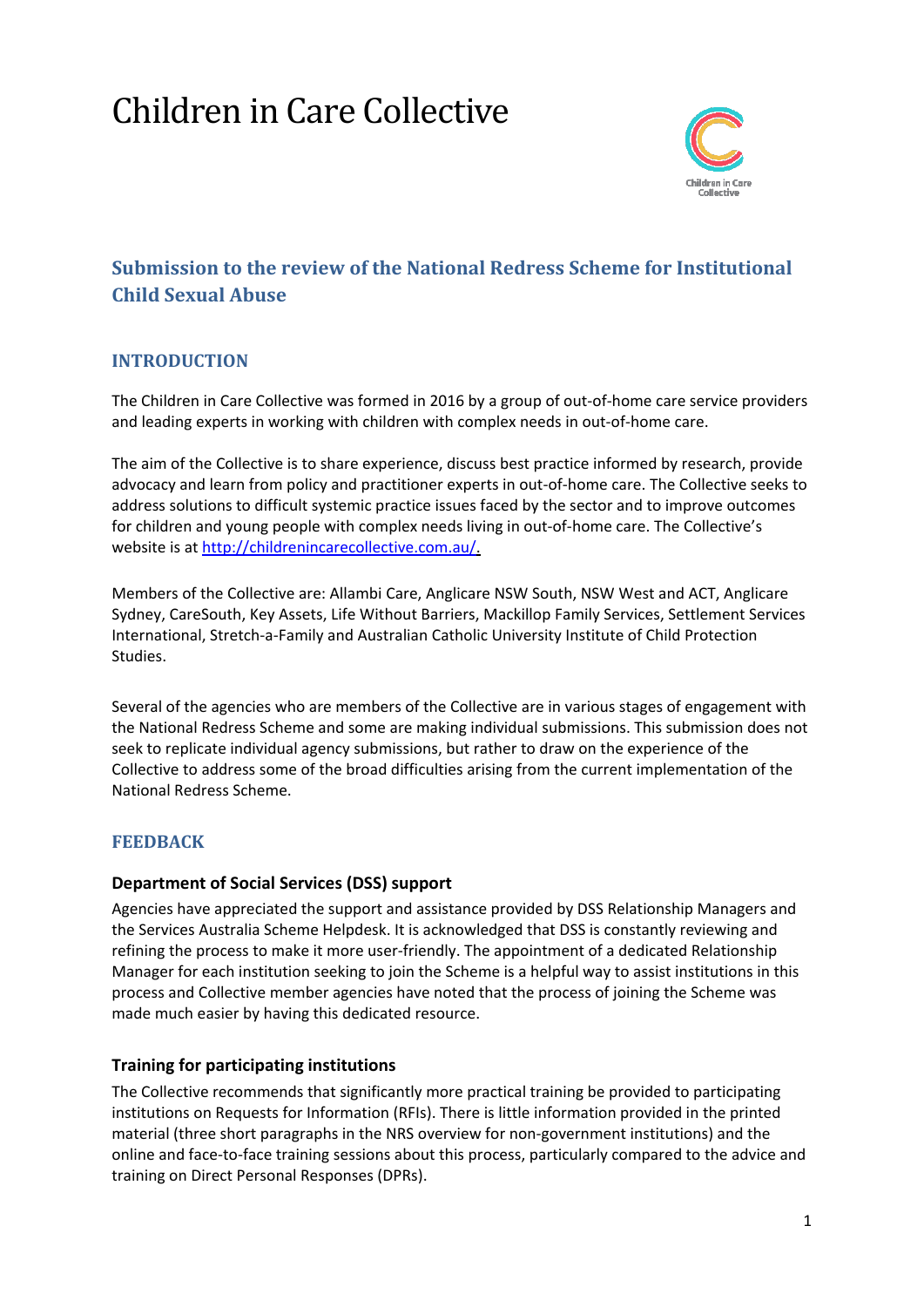It would be valuable if some detailed procedural guidance and practical training on RFIs could be developed and provided to participating institutions. A mock-up or model RFI response that could be circulated as a pro forma document in the training session would be extremely useful.

As most of the information about the alleged abuse is likely be provided by the participating institution, the Collective believes it is important that practical training is available for participating institutions to meeting their obligations under the Scheme, and to assist the Independent Decision Makers in their determination of applications.

### **Request for Information process**

#### *Applications with minimal/vague details of the alleged abuse and the alleged abuser*

The Collective recommends that the Scheme provide additional assistance to applicants in completing the application form, and that applications be reviewed/screened to ensure they are adequately completed before being provided to the participating institution with the RFI.

When the information provided is very vague, it may require a complete review of all records held by the institution about the applicant and any person who may fit the description of the alleged abuser.

Provision on the Application for Redress for an estimated date or date range, if the applicant can recall, would be of real assistance. With the current application form, the participating institution has to try work out the relevant timeframe of the alleged abuse – taking into account the age of the applicant (if the applicant's date of birth is known to the participating institution) and the length of time that the alleged abuse is said to have occurred.

#### *RFI Question 1*

The Collective notes that the first question in the RFI is: 'Do you accept the information provided by the applicant in their application about the alleged abuse?', with the option to respond only being 'Yes', 'No' and 'Uncertain', and with no field for providing further details.

Responding to this question is difficult as it is not clear whether the participating institution's response requires the application of the 'reasonable likelihood' standard of proof, or another standard of proof (for instance, the standard applied when participating institutions investigate allegations of abuse in care – on the balance of probabilities).

A further question arises as to the participating institution's reporting obligations (to NSW Police, Child Protection Helpline, NSW Children's Guardian).

The Collective recommends that further guidance be given to participating institutions on how to answer this question.

#### *Requesting further information*

The Collective notes that there is no mention in the training for participating institutions that there could be further requests for information during the Redress application process, the advice being that there was one RFI.

The Collective recommends that participating institutions be made aware of this possibility through training and detailed procedural guidance.